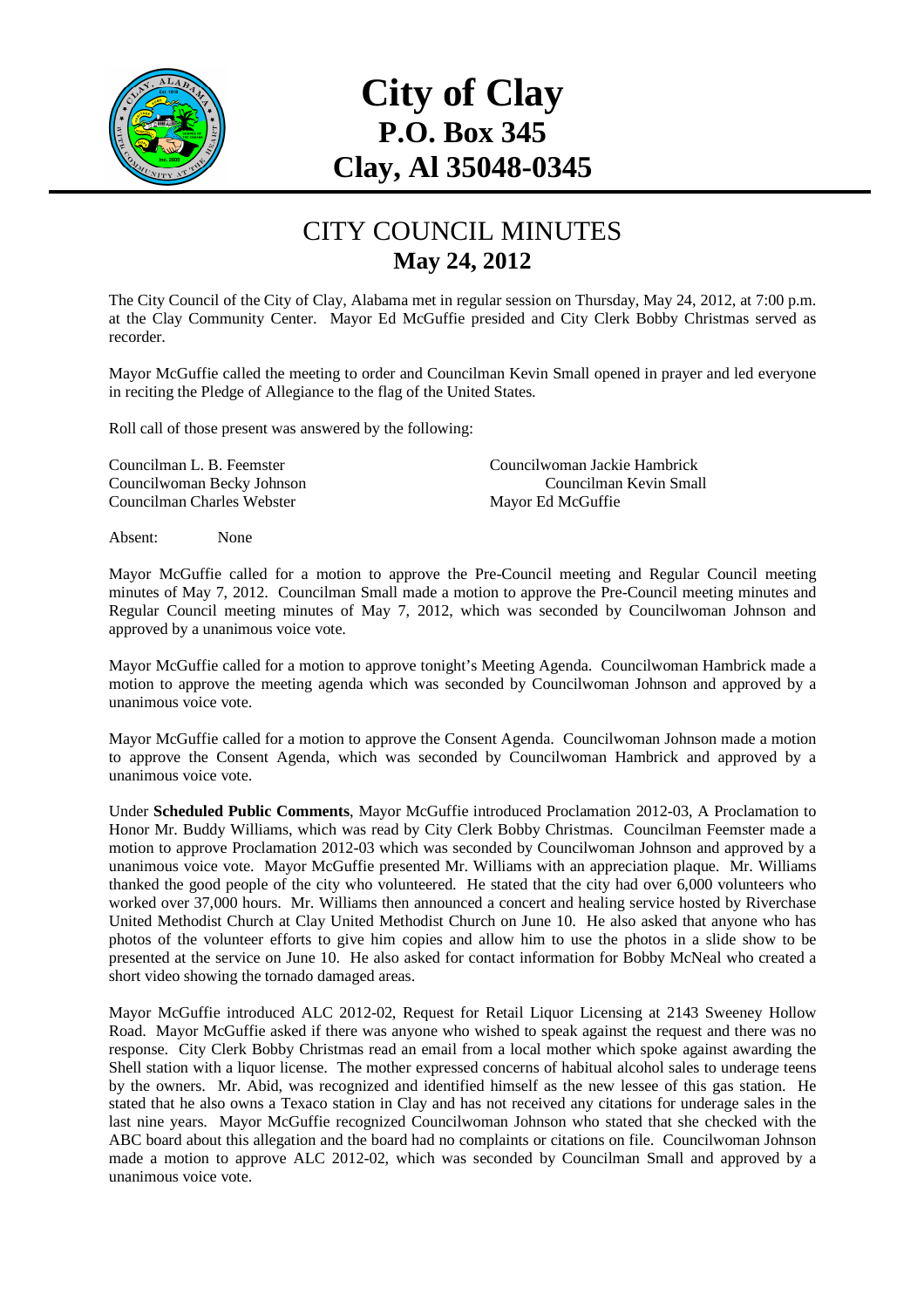

## **CITY OF CLAY CITY COUNCIL MINUTES May 24, 2012**

Mayor McGuffie introduced A2012-02, Annexation of 6445 Freda Drive. Mayor McGuffie announced that the Planning and Zoning Commission recommended denial of this application due to lack of contiguous city limit lines and the condition of the road. Mayor McGuffie and City Clerk Bobby Christmas looked at the street and discovered that most homeowners on the street would like to annex into the city of Clay. Councilman Small made a motion to table A2012-01 until more homeowners on Freda Drive had the opportunity to apply for annexation, which was seconded by Councilman Feemster and approved by a unanimous voice vote.

Under **Reports from Standing Committees** Councilman Feemster was recognized for a report from the Public Safety Committee. Councilman Feemster stated that he has been working with the Park Board on planning the splash pad at the park. He explained that J.A. Dawson supplies Rain Drop Equipment and is the only local US Communities authorized dealer. Councilman Feemster made a motion to authorize the Mayor to enter into a contract with Gametime or J.A. Dawson for splash pad equipment at the price of \$171,542.10. The motion was seconded by Councilwoman Hambrick and approved by a unanimous voice vote. Councilman Feemster then discussed the unpaved road in front of the library. He stated that the road should begin at the soccer field portion of the ball park and continue around the front of the library to the first turn out onto Old Springville Road and tie into the parking lot area then continue to the far turn out of the gravel parking lot. This road constitutes approximately 961 square yards of paving of standard 2 inches binder coat and 1 inch of top coat. Councilman Feemster made a motion to allow the Mayor to enter into a paving contract with Joshco Inc. for \$17,500.00 from the Capital Improvements fund. The motion was seconded by Councilwoman Hambrick and approved by a unanimous voice vote. Mayor McGuffie repeated that the Capital Improvements fund cannot be used for debris cleanup.

Councilwoman Hambrick was recognized for a report from the **Committee on Community Development, Environmental, Historical, Library and Seniors.** Councilwoman Hambrick called for a report from the Senior Citizens Center and there was nothing new to report. Councilwoman Hambrick announced that the Library is ready to begin their children's summer reading program in June and encouraged everyone to visit their website and facebook page for more information. Councilwoman Hambrick reiterated the Wear Cemetery Fence Dedication will take place on June 9 and begin at 10am. Parking for this event will be at Clay United Methodist Church and shuttles will run between the parking area and the cemetery.

Under **Committee on Annexation, Business, Census, Planning & Zoning and Schools**, Councilwoman Johnson reported that Clay May Days went well and the successful Grand Opening of the new Freds Store. She announced the graduation for Clay Chalkville High School was held on May 24. Councilwoman Johnson called on special guest, Kordell Steele of Clay Elementary. Mr. Steele was asked to read his original short story recounting his experience in the January 23, 2012, tornado. After his reading, Councilwoman Johnson presented Mr. Steele with a Certificate of Excellence.

Under **Committee on Building Inspections, Sanitation, Streets and Utilities** Councilman Kevin Small announced the impending demolition of the Alabama Living Center. Councilman Small made a motion to allow City Building Inspections Superindent Lynn Burch to request bids for repaving of six roads, including Keith Road, Shane Circle and others. The motion was seconded by Councilwoman Johnson and approved by a unanimous voice vote.

Councilman Webster was recognized for a report from the **Committee on Parks and Recreation**. He recommended testing the proposed area for the splash pad to be sure of the compaction. He announced that the Clay Community Singing would be held on a different date in June. Councilman Webster announced the Fishing Rodeo will be held on June 16 from 9am-1pm. The net is scheduled to be placed around a treated area in the lake on Monday June 11. Councilman Webster asked for a volunteer scuba diver to make sure the net reaches the bottom of the lake. He also invited seniors to fish on June 15.

Under **Reading of Petitions, Applications, Complaints, Appeals, Communications, etc**. there was nothing to report.